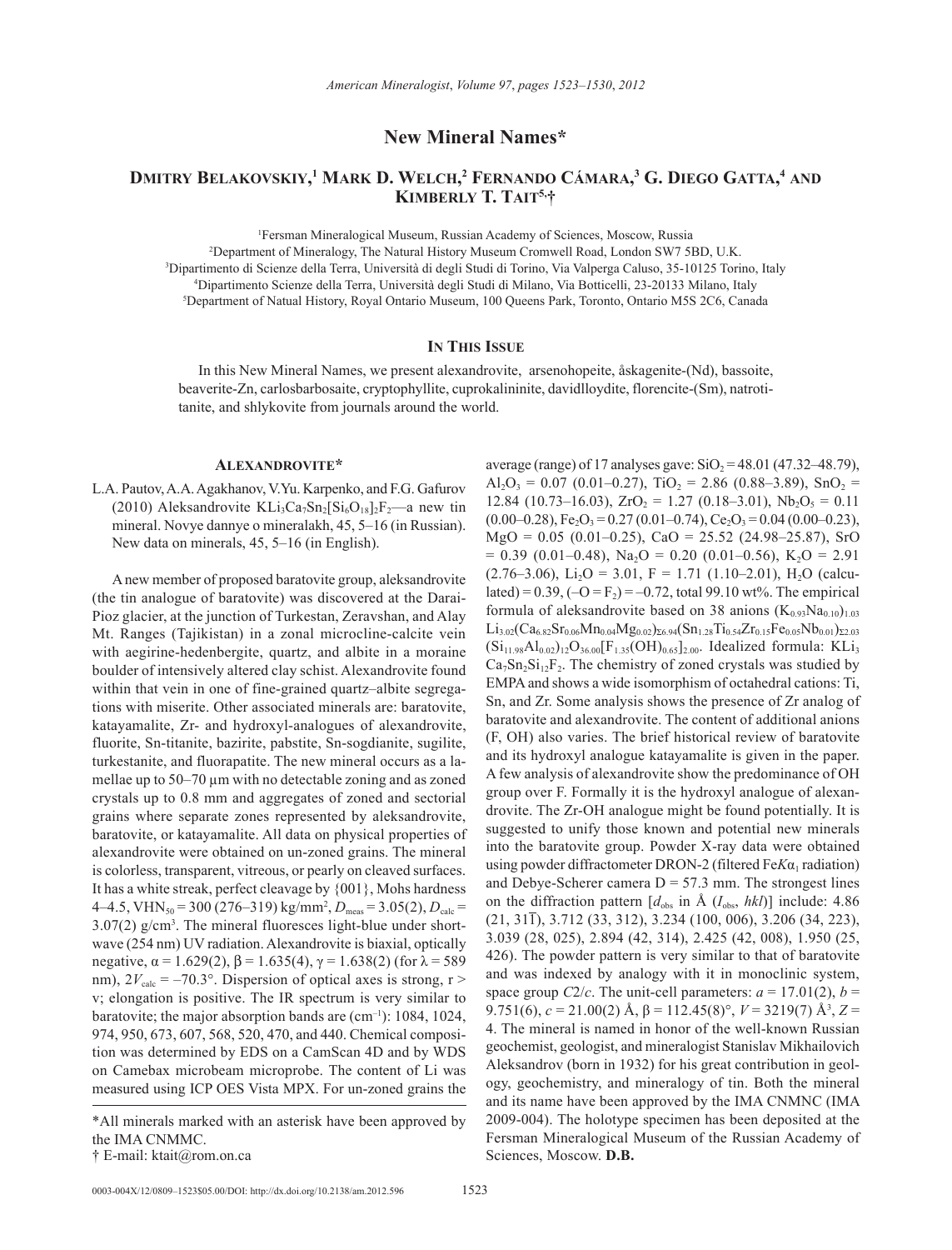# **Arsenohopeite**

F. Neuhold, U. Kolitsch, H.-J. Bernhardt, and C.L. Lengauer (2012) Arsenohopeite, a new zinc arsenate mineral from the Tsumeb mine, Namibia. Mineral. Mag., 76(3), 603–612.

Electron microprobe analysis yielded: ZnO  $44.92$ , Fe<sub>2</sub>O<sub>3</sub> 0.92, MnO 0.51, MgO 0.20, CuO 0.02, As<sub>2</sub>O<sub>5</sub> 45.84 (wt%), corresponding to  $(Zn_{2.80}Fe<sub>0.06</sub>Mn<sub>0.04</sub>Mg<sub>0.03</sub>)<sub>52.93</sub>(As<sub>1.01</sub>O<sub>4</sub>)<sub>2</sub>·4H<sub>2</sub>O, on the basis$ of 12 oxygen atoms. Arsenohopeite occurs as a single colorless to blue polycrystalline grain, with some indistinct crystal faces. The streak is white, the luster vitreous. It is brittle, and with cleavage perfect on  $\{010\}$ , good on  $\{100\}$  and poor on  $\{001\}$ .  $H \sim 3$ ,  $D_{\text{calc}}$  $=$  3.42 g/cm<sup>3</sup> ( $Z = 4$ ). Optically, it is biaxial negative, not pleochroic and not fluorescent (in sw- and lw-ultraviolet light), with  $\alpha$  = 1.598(2),  $\beta$  = 1.606(2), and  $\gamma$  = 1.613(2) (spindle stage), and  $2V_{\text{calc}}$  = 86°. The crystal structure of arsenohopeite was solved by direct methods and refined in the space group *Pnma* to  $R_1$  = 0.0353, with  $a = 10.804(2)$ ,  $b = 19.003(4)$ ,  $c = 5.112(1)$  Å, and  $V = 1049.5(4)$  Å<sup>3</sup>. All hydrogen atoms but one were located and their position refined. Hydrogen bonding topology leads to a weak hydrogen bond scheme, as confirmed by Raman spectroscopy. Zinc is present both in octahedral and tetrahedral coordination. Strongest calculated powder diffraction lines are  $[D_{obs}$  in  $\AA$  ( $I_{obs}$ ) *hkl*)]: 9.502 (100, 020), 2.926 (95, 241), 4.937 (50, 011), 4.110 (48, 230), and 3.567 (31, 240).

Arsenohopeite is a supergene mineral formed by alteration of tennantite-rich ore in the oxidized zone of the famous Tsumeb mine, a dolostone hosted polymetallic hydrothermal ore deposit at Tsumeb, Namibia. It is associated to other supergene zinc- and arsenic-bearing minerals that are typical of the mine including köttigite, adamite, leiteite, and schneiderhöhnite. Precise origin of the type material (acquired by one of the authors contained in a vial) and the exact locality in Tsumeb is not known. The mineral name is for the relationship to hopeite  $[Zn_3(PO_4)_2.4H_2O]$ (IMA 2010-069). The hydrogen-bonding scheme in arsenohopeite recalls that of the α-hopeite, while a synthetic triclinic polymorph of arsenohopeite is known and a copper-bearing one has been recently described as davidlloydite. Type material is deposited in the collection of the Natural History Museum, Vienna, Austria (N 8167). **F.C. and G.D.G.**

# **Åskagenite-(Nd)\***

N.V. Chukanov, J. Göttlicher, S. Möckel, Z. Sofer, K.V. Van, and D.I. Belakovskiy (2010) Åskagenite-(Nd)  $Mn^{2+}NdA1_2Fe^{3+}(Si_2O_7)(SiO_4)O_2$ , a new mineral of the epidote supergroup. Novye dannye o mineralakh, 45, 17–22 (in Russian). New data on minerals, 45, 17–22 (in English).

A new member of epidote supergroup åskagenite-(Nd) was discovered in the specimens collected in the beginning of the 20th century from a granite pegmatite in a small pit near Åskagen quarry, mining village Torskebäcken about 12 km east of Filipstad, Värmland, Sweden. Åskagenite-(Nd) found in association with potassic feldspar, quartz, bastnäsite, thorite, Nd-dominant analogue of allanite-(Ce), brookite, gadolinite-(Y), and allophаne. The new mineral forms coarse prismatic, sometimes flattened crystals with rectangular outlines up to  $1 \times 4$  cm in size. Åskagenite-(Nd) is black (brown in translucent thin fragments), resinous with a brown streak. It is brittle with Mohs hardness 6. The fracture is conchoidal with no cleavage observed.  $D_{\text{meas}} = 3.737(5)$ (for a metamict sample);  $D_{\text{calc}} = 4.375 \text{ g/cm}^3$  (for a sample heated at 600 °C during 1 hour in nitrogen). Åskagenite-(Nd) is optically isotropic,  $n = 1.712(2)$ . The mineral is slightly radioactive. The IR spectrum of åskagenite-(Nd) contains two strong bands (cm<sup>-1</sup>) at 469 and 1000 and a very weak band at  $1623 \text{ cm}^{-1}$  (trace amounts of  $H<sub>2</sub>O$ ). The absence of distinct bands in the range 550–900 cm–1 is typical for most of metamict silicates. The IR spectrum of heated åskagenite-(Nd) is similar to the spectra of allanite group minerals. Chemical composition was determined by EDS on Tescan Vega II XMU electron microscope. The water content was obtained by Alimarin method. The ratio  $Fe^{+3}/Fe^{+2} = 1.06$  obtained from Mössbauer spectrum and manganese valency state  $Mn^{2}$ had been confirmed by XANES spectroscopic data. CO<sub>2</sub> was not analyzed because of the absence of bands corresponding to C-O vibrations on the IR spectrum. The average (range) of 4 analyses gave: CaO 0.27 (0.00-1.43), Y<sub>2</sub>O<sub>3</sub> 2.27 (2.02-2.82), La<sub>2</sub>O<sub>3</sub> 0.44  $(0.40-0.49)$ , Ce<sub>2</sub>O<sub>3</sub> 7.99 (7.83–8.15), Pr<sub>2</sub>O<sub>3</sub> 1.76 (1.47–1.90),  $Nd<sub>2</sub>O<sub>3</sub> 11.21 (11.06–11.45), Sm<sub>2</sub>O<sub>3</sub> 3.01 (2.823.33), Yb<sub>2</sub>O<sub>3</sub> 0.21$  $(0.00-0.48)$ , ThO<sub>2</sub> 0.72  $(0.58-0.77)$ , MnO 7.98  $(7.79-8.48)$ , FeO 7.75 (15.85–16.13 for total iron measured as FeO),  $Fe<sub>2</sub>O<sub>3</sub>$ 9.16,  $Al_2O_3$  15.85 (15.60–15.97),  $SiO_2$  29.51 (29.32–29.90), H<sub>2</sub>O 0.55, total 98.75 wt%. The empirical formula based on 13 atoms of oxygen is:  $(Mn_{0.69}^{2+}Fe_{0.26}^{2+}Ca_{0.03})_{\Sigma 0.98} (Nd_{0.41}Ce_{0.30}Y_{0.12}Sm_{0.10})$  $\mathrm{Pr}_{0.07}\mathrm{La}_{0.02}\mathrm{Yb}_{0.01}\mathrm{Th}_{0.02}\mathrm{)_{\Sigma 1.05}}(\mathrm{Al}_{1.90}\mathrm{Fe}_{0.70}^{3+}\mathrm{Fe}_{0.40}^{2+})_{\Sigma 3.00}\mathrm{Si}_{2.99}\mathrm{O}_{12.63}(\mathrm{OH})_{0.37}.$ The simplified formula:  $Mn^{2+}NdAl_2Fe^{3+}(Si_2O_7)(SiO_4)O_2$ . X-ray powder diffraction data were collected using a PANalytical X'Pert PRO diffractometer with Soller slit and X'Cellerator detector (filtered Cu $K\alpha_1$  radiation). The X-ray powder-diffraction pattern of metamict åskagenite-(Nd) contains only a broad halo with the maximum near 3 Å. After heating in a nitrogen atmosphere (heating rate 5  $\degree$ C per minute up to 600  $\degree$ C, then one hour at a constant temperature of 600 °C, then with rapid cooling to room temperature) the strongest lines on the diffraction pattern  $[d_{obs}]$ in Å (*I*obs%, *hkl*)] are: 3.50 (46, 211), 3.22 (50, 212, 201), 2.897  $(100, 301)$ , 2.850  $(73, 020)$ , 2.687  $(73, 120)$ , 2.121  $(48, 403)$ , 1.630 (59, 124). The parameters of monoclinic unit-cell are:  $a =$ 8.78(1),  $b = 5.710(6)$ ,  $c = 10.02(1)$  Å,  $\beta = 114.6(2)$ ,  $V = 456.7(8)$  $\mathring{A}^3$ ; space group  $P2_1/m$ ;  $Z = 2$ . According to the new rules of the standardization of mineral group hierarchies, epidote group was renamed into epidote supergroup (Mills et al. 2009), whereas clinozoisite (epidote), allanite, and dollaseite subgroups were renamed into corresponding groups. Åskagenite-(Nd) is the first representative of a new group in epidote supergroup with a general formula  $A1^{2+}A2^{3+}M1^{3+}M2^{3+}M3^{3+}(\text{Si}_2\text{O}_7)(\text{SiO}_4)\text{O}_2$ . Accordingly its empirical formula can be given as  $(Mn_{0.69}^{2+}Fe_{0.26}^{2+}Ca_{0.03})_{\Sigma 0.98}$  $(\text{Nd}_{0.41}\text{Ce}_{0.30}\text{Y}_{0.12}\text{Sm}_{0.10}\text{Pr}_{0.07}\text{La}_{0.02}\text{Yb}_{0.01}\text{Th}_{0.02})_{\Sigma1.05}(\text{Al}_{0.90}\text{Fe}_{0.10}^{3+})_{\Sigma1.00}$  $\text{Al}_{1.00}(\text{Fe}_{0.60}^{3+}\text{Fe}_{0.40}^{2+})_{\Sigma1.00}\text{Si}_{2.99}\text{O}_{11}\text{O}[\text{O}_{0.63}(\text{OH})_{0.37}]_{\Sigma1.00}$ . The name was given for the locality and reflects the predominance of Nd over other REE and Y in the site A2. Both the mineral and its name have been approved by the IMA CNMNC (IMA 2009-073). Type material is deposited at the collections of the Technische Universität, Bergakademie Freiberg, Germany; inventory numbers are 82194 and 82218. The holotype fragment also deposited at the Fersman Mineralogical Museum of the Russian Academy of Sciences, Moscow; catalog number 92949. **D.B.**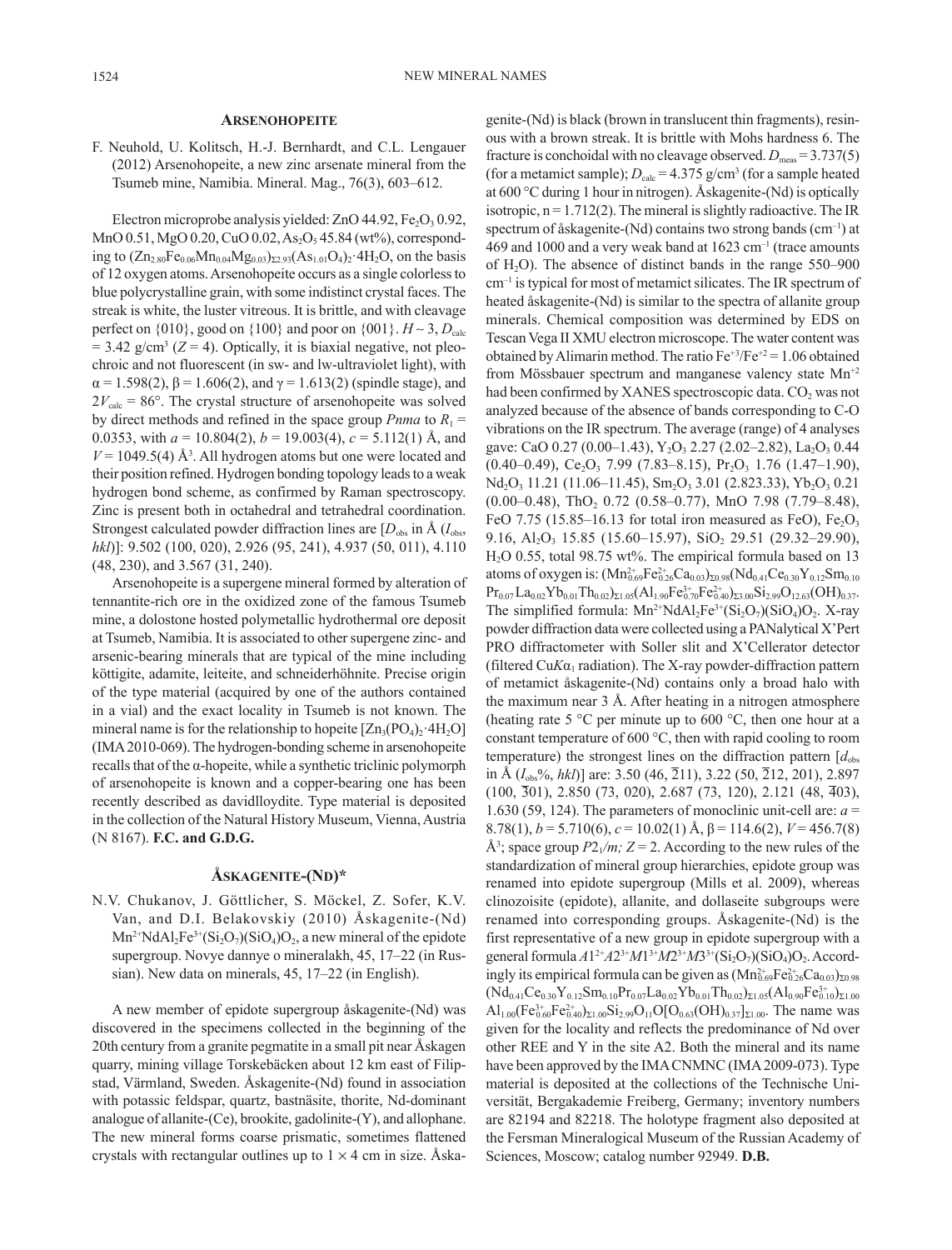# **Bassoite\***

L. Bindi, C. Carbone, R. Cabella, and G. Lucchetti (2011) Bassoite,  $SrV<sub>3</sub>O<sub>7</sub>$  4H<sub>2</sub>O, a new mineral from Molinello mine, Val Graveglia, eastern Liguria, Italy. Mineral. Mag. 75(5), 2677–2686.

Bassoite (IMA 2011-028), ideally  $SrV<sub>3</sub>O<sub>7</sub>$  4H<sub>2</sub>O, is a new mineral from the Molinello manganese mine, Val Graveglia, eastern Liguria, northern Apennines, Italy. The name honors Riccardo Basso (b. 1947), full professor of Mineralogy and Crystallography at the University of Genova. Electron microprobe analyses produce a chemical formula  $(Sr_{0.97}Ca_{0.02}Na_{0.01})$  $V_{3.00}O_7$  4H<sub>2</sub>O, on the basis of (Sr+Ca+Na) = 1, taking the results of the structure refinement into account. Bassoite is black in color and has a black streak. It is opaque with a sub-metallic luster and it is brittle without fracture or cleavage. It occurs as black euhedral to subhedral grains up to 400 mm across, closely associated with rhodonite, quartz, and braunite. In plane-polarized incident light, bassoite is weakly bireflectant and very weakly pleochroic with color varying from gray to dark green. With crossed polars, bassoite is anisotropic, without characteristic rotation tints. The density could not be determined experimentally because of the small grain size. The calculated density is  $2.940$  g/cm<sup>3</sup> (on the basis of the empirical formula and X-ray single-crystal data). The micro-indentation measurements, carried out with a VHN load of 100 g, gave a mean value of 150 kg/mm<sup>2</sup> (range: 142–165), corresponding to a Mohs hardness of 4 to 4.5. Reflectance percentages  $(R_{\min})$ and  $R_{\text{max}}$ ) for the four standard COM wavelengths are 18.5%, 19.0% (471.1 nm); 17.2%, 17.8% (548.3 nm); 16.8%, 17.5% (586.6 nm); and 16.2%, 16.8% (652.3 nm), respectively. Bassoite is monoclinic, space group  $P2_1/m$ , with unit-cell parameters:  $a = 5.313(3)$ ,  $b = 10.495(3)$ ,  $c = 8.568(4)$ , β = 91.14(5)°,  $V = 477.7(4)$  Å<sup>3</sup>,  $a:b:c = 0.506:1:0.816$ , and  $Z =$ 2. The crystal structure was refined to  $R1 = 0.0209$  for 1148 reflections with  $F_0 > 4\sigma(F_0)$  and it consists of layers of VO<sub>5</sub> pyramids (with vanadium in the tetravalent state) pointing up and down alternately with Sr among the layers (in ninefold coordination). The nine most intense X-ray powder-diffraction lines [D<sub>obs</sub> in Å (I<sub>obs</sub>, hkl)] are: 8.5663 (100, 001); 6.6363 (14, 011); 3.4399 (14, 121); 3.4049 (17, 121); 2.8339 (15, 122); 2.7949 (11, 122); 2.6550 (15, 200); 2.6237 (11, 040), and 1.8666 (15, 240).

The crystal structure of bassoite consists of layers parallel to  $\{001\}$  consisting of edge-sharing  $V^{4+}O_5$  square pyramids, with the Sr between the layers in ninefold coordination. Holotype material is deposited in the mineralogical collection of the Dipartimento per lo Studio del Territorio e delle sue Risorse, Università di Genova, Italy, under catalogue number M0480. **K.T.**

#### **Beaverite-(Zn)**

Sato, E., Nakai, I., Terada, Y., Tsutsumi, Y., Yokoyama, K., Miyawaki, R., and Matsubara, S. (2011) Beaverite-(Zn),  $Pb(Fe<sub>2</sub>Zn)(SO<sub>4</sub>)<sub>2</sub>(OH)$ , a new member of the alunite group, from Mikawa Mine, Niigata Prefecture, Japan Mineralogical Magazine, 75(2), 375–377.

Data reported in the publication already published in Sato et al. (2008). Electron microprobe analysis yielded: PbO 31.94, Fe<sub>2</sub>O<sub>3</sub> 22.46, ZnO 10.15, CuO 3.59, Al<sub>2</sub>O<sub>3</sub> 0.78, SO<sub>3</sub> 23.95,  $H<sub>2</sub>O$  (by difference to 100%) 7.22 (wt%), corresponding to  $Pb_{0.95}(Fe_{1.88}Al_{0.10})(Zn_{0.83}Cu_{0.30})(SO_4)_2[(OH)_{5.36}O_{0.38}]$ , on the basis of S = 2 apfu. Ideal chemical formula is  $Pb(Fe<sub>2</sub>Zn)(SO<sub>4</sub>)<sub>2</sub>(OH)<sub>6</sub>$ (note a printing error on the formula reported in the title of the article, which has been corrected in one *erratum* two issues after). Beaverite-(Zn) occurs as a powdery or earthy crust. It is transparent and brownish yellow-to-yellow color, the streak is yellow ochre, the luster vitreous to subadamantine. It is brittle. Cleavage, parting, and fracture not observed. Hardness not measured,  $D_{\text{calc}} = 4.25 \text{ g/cm}^3$  (Z = 3). It is birefringent, with  $n >$ 1.800 ( $\lambda$  = 589 nm), pleochroism pale to dark yellow (with no indication of directions reported). Rietveld full-profile fit  $(R_{wn} =$ 4.54,  $R_p = 2.83$ ,  $R_F = 3.95$ ), obtained with a 114.6 mm Gandolfi camera and synchrotron radiation ( $\lambda$  = 2.0765 Å), confirmed a trigonal symmetry, with space group  $R\overline{3}m$  and  $a = 7.3028(2)$ , *c*  $= 17.0517(4)$  Å, and  $V = 787.56(4)$  Å<sup>3</sup>. The strongest powder diffraction lines are [*d* in Å, (*I*), (*hkl*)]: 5.930 (100)(101), 3.651 (39)(110), 3.110 (43)(021), 3.072 (61)(113) and 2.273 (39)(107). FT-IR spectrum in reflection mode yielded absorption bands at 3400 cm<sup> $\scriptstyle\rm{11}$ </sup> and at 1060 and 1100 cm $\scriptstyle\rm{11}$  and were interpreted as due to  $(OH)$  groups and  $(SO<sub>4</sub>)$  groups, respectively.

Beaverite-(Zn) is a secondary mineral in the oxidized zone of the hydrothermal Cu-Pb-Zn ore deposits formed during volcanic activities in mid Miocene age. It is found at the Mikawa mine located at Mikawa, Aga-machi, Higashikanbara-gun, Niigata Prefecture, Japan (37.47° N, 139.27° E). It occurs on the surface or in the crack or cavity of aggregates of anglesite, galena, pyrite, sphalerite, and quartz. The mineral name was first proposed as "zincobeaverite" to IMA-CNMNC, but the proposal was rejected and data were published by Sato et al. (2008) as for a "Zn-bearing beaverite." After the revision of the nomenclature scheme for the alunite group introduced by Mills et al. (2009) and the approval of nomenclature of the alunite supergroup by IMA (Bayliss et al. 2010), Zn-beaverite was renamed in the later as "beaverite-(Zn)" and considered as a potential new species. The proposal of the new mineral was then revised and approved (IMA 2010-086). Beaverite-Zn is the Zn-analogue of beaverite-(Cu)  $[Pb(Fe<sub>2</sub>Cu)(SO<sub>4</sub>)<sub>2</sub>(OH)<sub>6</sub>].$ Zinc substitutes for Cu at the octahedrally coordinated *G* site. Substitution with respect to jarosite is  $(Pb^{2+}Zn^{2+})(K^+Fe^{3+})_{-1}$ . The substitution of divalent Cu for 1/3 of the trivalent Fe in the octahedral *G* site charge balances the accompanying substitution of  $Pb^{2+}$  for  $K^+$  at the *D* site. The type specimen is deposited in the collections of the National Museum of Nature and Science, Tokyo, Japan, with the registered number NSM-M28910. **F.C. and G.D.G.**

#### **References cited**

- Bayliss, P., Kolitsch, U., Nickel, E.H., and Pring, A. (2010) Alunite supergroup: recommended nomenclature. Mineralogical Magazine, 74, 919–927.
- Mills, S.J., Hatert, F., Nickel, E.H., and Ferraris G. (2009) The standardisation of mineral group hierarchies: application to recent nomenclature proposals. European Journal of Mineralogy, 21, 1073–1080.
- Sato, E., Nakai, I., Terada, Y. Tsutsumi, Y., Yokoyama, K., Miyawaki, R., and Matsubara, S. (2008) Study of Zn-bearing beaverite Pb(Fe<sub>2</sub>Zn)(SO<sub>4</sub>)<sub>2</sub>(OH)<sub>6</sub> obtained from Mikawa mine, Niigata Prefecture, Japan. Journal of Mineralogical and Petrological Sciences, 103, 141–144.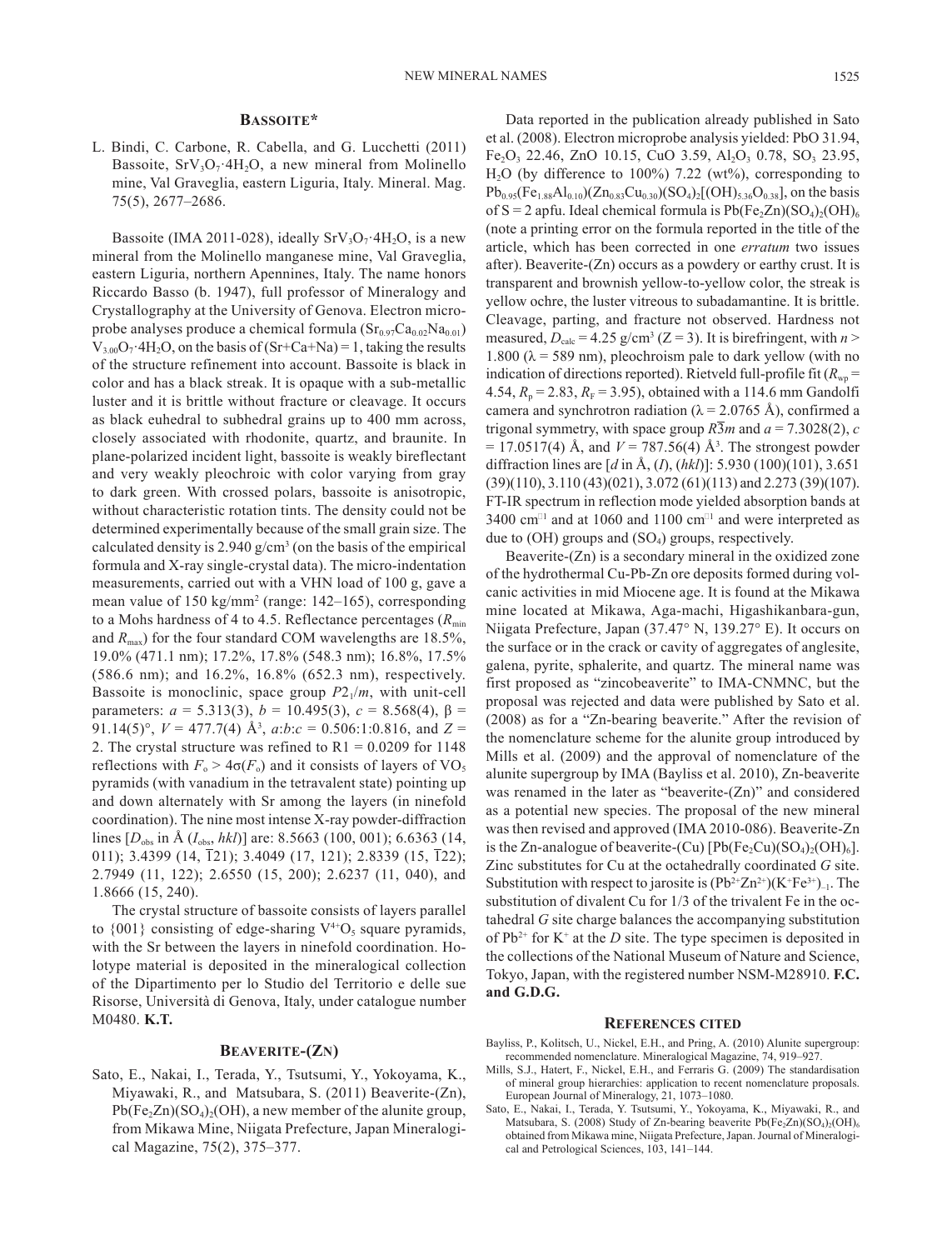#### **Carlosbarbosaite\***

D. Atencio, A.C. Roberts, M.A. Cooper, L.A.D. Menezes Filho, J.M.V. Coutinho, J.A.R. Stirling, K.E. Venance, N.A. Ball, E. Moffatt, M.L.S.C. Chaves, P.R.G. Brandão, and A.W. Romano (2012) Carlosbarbosaite, ideally  $(UO<sub>2</sub>)<sub>2</sub>Nb<sub>2</sub>O<sub>6</sub>(OH)<sub>2</sub> 2H<sub>2</sub>O$ , a new hydrated uranyl niobate mineral with tunnels from Jaguaraçu, Minas Gerais, Brazil: description and crystal structure. Mineral. Mag. 76, 75–90.

Carlosbarbosaite IMA 2010-047 is a new hydrated uranyl niobate from the Jaguaraçu pegmatite, Minas Gerais, Brazil, where it is a late-stage cavity filling in albite and is associated with muscovite, zircon, kaolinite, and columbite-(Fe). It occurs as cream to pale-yellow, transparent, and fibrous crystals up to 0.12 mm long and 0.002–0.005 mm thick, elongated along [001] and flattened on (100), and having recognizable {001}, {100}, and {010} pinacoidal forms. It has a vitreous luster and white streak. Too little material was available for direct density determination.

Optically, carlosbarbosaite is biaxial (+) with principal refractive indices α = 1.760, β = 1.775, γ = 1.795, and 2*V* = 70°. Optic orientation is  $X||a, Y||b$ , and  $Z||c$ . It is weakly pleochroic (yellow/green).

The compositions (wt%) determined by electron microprobe (WDS) on two samples are: (sample  $1$ /sample  $2$ )  $UO<sub>3</sub>$ 54.52/41.83, CaO 2.07/2.10, Ce<sub>2</sub>O<sub>3</sub> 0.33/0.31, Nd<sub>2</sub>O<sub>3</sub> 0.49/1.12,  $Nb<sub>2</sub>O<sub>5</sub>$  14.11/14.64, Ta<sub>2</sub>O<sub>5</sub> 15.25/16.34, TiO<sub>2</sub> 2.20/0.95, SiO<sub>2</sub> 2.14/3.55, Fe<sub>2</sub>O<sub>3</sub> 1.08/0.89, Al<sub>2</sub>O<sub>3</sub> 0.73/0.71, H<sub>2</sub>O (calc) 11.49/14.99, total 104.41/97.43. Thus, these samples have very different U contents. The narrow fibrous character of the crystals precluded direct determination of water contents. Infrared spectroscopy indicates the presence of OH and  $H<sub>2</sub>O$  groups.

The fibrous crystals are frequently bent and this feature, together with their thinness, presents a considerable challenge to structure determination by XRD. The structure of a very small crystal  $(0.002 \times 0.007 \times 0.05$  mm<sup>3</sup>) was determined from single-crystal XRD data using a Bruker D8 3-circle CCD-based diffractometer fitted with a rotating anode and multi-layer optics—a combination that afforded a much more intense X-ray beam than is normally used, thereby enhancing the diffraction signal from this tiny crystal. The structure was solved and refined in orthorhombic space group *Cmcm* to final agreement indices of  $R_1 = 0.037$ ,  $wR_2 = 0.094$ . Unit-cell parameters obtained from the single-crystal XRD study are:  $a = 14.150(6)$ ,  $b = 10.395(4)$ ,  $c = 7.529(3)$  Å,  $V = 1107(1)$  Å<sup>3</sup> ( $Z = 4$ ). The strongest lines in the X-ray powder diffraction pattern are  $[d_{obs}$  in  $\AA$ ,  $(I_{obs} % g, hkl)]$ : 8.405 (80, 110), 7.081 (100, 200), 4.201 (90, 220), 3.333 (60, 202), 3.053 (80, 022), 2.931 (70, 420), 2.803 (60, 222), 2.589 (50, 040/402). Calculated densities for sample 1 and sample 2 are 4.713 and 4.172  $g/cm^3$ , respectively.

The asymmetric unit of carlosbarbosaite contains one U site, one Nb site, one Ca site, and six O atoms of which one is OH and another  $H_2O$ . U is 7-coordinate in a pentagonal bipyramid configuration with two U-O bonds at  $\sim$ 1.8 Å that are characteristic of the uranyl  $UO_2^{2+}$  ion and  $U^{6+}$ . The five equatorial bonds have a <U-O> of 2.357 Å. Nb is octahedrally coordinated by four O atoms and two OH groups, with a  $\langle$ Nb-Φ $\rangle$  of 1.974 Å. Ca is coordinated by four O atoms from uranyl groups and four H<sub>2</sub>O

groups. The structure topology of carlosbarbosaite comprises two polyhedral elements: (1) a  $Nb<sub>2</sub>Φ<sub>8</sub>$  double chain of edge- and corner-sharing octahedra, and  $(2)$  a UO<sub>5</sub> chain in which two of the five equatorial O-O edges of the  $UO<sub>7</sub>$  pentagonal bipyramid are shared with an adjacent  $Nb<sub>2</sub>Φ<sub>8</sub>$  chain and two with adjacent  $UO<sub>7</sub>$  polyhedra. The two types of chain extend parallel to  $c$  to form a circuit of eight alternating chains (four of each type) that produces a tunnel extending along *c*. Each tunnel is partially occupied by Ca atoms, each of which is coordinated by two  $H_2O$ groups and four uranyl O atoms. The uranyl groups are directed toward the channel Ca sites. In the samples and crystal studied, the Ca content is  $\sim 0.3$  apfu and Ca is not considered as part of the defining stochiometry of carlosbarbosaite. Further connectivity within the tunnel and among  $Ca\Phi_8$  polyhedra and adjacent  $Nb<sub>2</sub>Φ<sub>8</sub>$  chains is provided by hydrogen bonds from tunnel  $H<sub>2</sub>O$ and chain OH groups.

Structure refinement (site-scattering values) indicated that the U site has a significantly reduced occupancy of 80%. Taken together with the microprobe analyses of the two samples, two distinct end-members were proposed that reflect the variable occupancy of the U site:  $(UO<sub>2</sub>)<sub>2</sub>Nb<sub>2</sub>O<sub>6</sub>(OH)<sub>2</sub>(H<sub>2</sub>O)<sub>2</sub>$  and  $(H_2O)_4Nb_2[O_2(OH)_4]$  $(OH)_2(H_2O)_2$ . In the latter end-member the U sites are vacant. Considering these two end-members, the corresponding  $(UO_2)_2Nb_2O_6(OH)_2(H_2O)_2$  end-member contents of sample 1 and sample 2 analyses are 70% and 51%, respectively. **M.W.**

# **Cryptophyllite\***

- I.V. Pekov, N.V. Zubkova, Ya.E. Filinchuk, N.V. Chukanov, A.E. Zadov, D.Yu. Pushcharovsky, and E.R. Gobechia (2010) Shlykovite  $KCa[Si<sub>4</sub>O<sub>9</sub>(OH)]$  3H<sub>2</sub>O and Cryptophyllite  $K_2$ Ca[Si<sub>4</sub>O<sub>10</sub>]·5H<sub>2</sub>O—new minerals from Khibiny alkaline massif (Kola Peninsula, Russia). Zap. Ross. Mineral. Obshch., 139(1), 37–50 (in Russian, English abstract)
- N.V. Zubkova, Ya.E. Filinchuk, I.V. Pekov, D.Yu. Pushcharovsky, and E.R. Gobechia (2010) Crystal structures of shlykovite and cryptophyllite: comparative crystal chemistry of phyllosilicate minerals of the mountainite family. Eur. J. Mineral., 22, 547–555.

The new mineral cryptophyllite have been found in close association with another new hydrous K-Ca phyllosilicate shlykovite in the active open pit apatite mine Tsentralniy (Central), Rasvumchorr Mt., Khibiny massif, Kola Peninsula, Russia, in the high-potassium peralkaline pegmatite about 10 m long and up to 1 m thick. The pegmatite was (currently mined out) situated in urtite rocks near its contact with nepheline-apatite ore. The mineral associations of that pegmatite belong to three main stages. The earlier one produced nepheline, potassic feldspar, sodalite, aegirine-salite, alkaline amphibole, eudialyte, lamprophyllite, ilmenite, and fluorapatite. The minerals of the next (peralkaline) association are: aegirine, magnesium astrophyllite, lomonosovite, shcherbakovite, barytolamprophyllite, villiaumite, fenaksite, delhayelite, phosinaite-(Ce), clinophosinaite, natisite (after ilmenite), zirsinalite (after eudialyte), kazakovite, pectolite, nacaphite (after fluorapatite), sidorenkite, djerfisherite, rasvumite, sphalerite, and molybdenite. The later low-temperature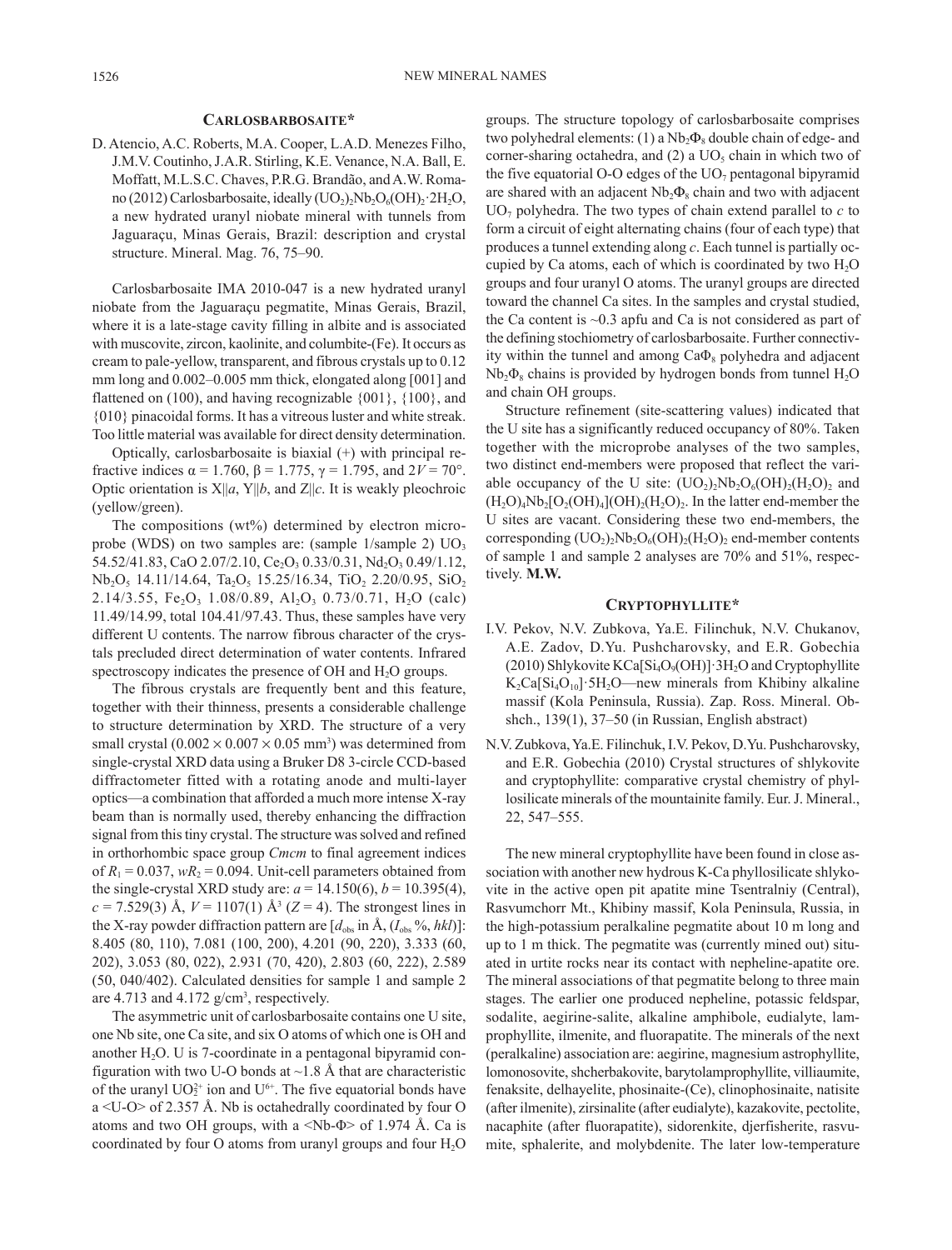(under 200–250 °C) hydrothermal association is characterized by hydratation of earlier minerals: zirsinalite replaced by lovozerite, kazakovite by tisinalite, and delhayelite replaced by aggregates of hydrodelhayelite, pectolite, and kalborsite. Other products of that association found in fractures and small cavities are: shafranovskite, ershovite, megacyclite, revdite, grumantite, shlykovite, cryptophyllite, unidentified K-Na zeolite, and poorly crystallized hydrous Na, K, Fe, Mn, and Ti silicates. Cryptophyllite forms platelets up to  $0.02 \times 0.1 \times 0.2$  mm in size usually distorted and/or splitted. It found only intergrown with shlykovite. Their aggregates usually form thin crusts up to 0.2 mm thick and up to  $15 \times 15$  mm in plane and consist of bundles of parallel leaflets of cryptophyllite and shlykovite where both minerals are oriented along {001} or are in random orientations. Cryptophyllite usually is a minor part of those intergrowths (10–40% of its volume). Rarely it is dominant (up to 60%). Rosette-like intergrowths of these minerals up to 1 mm were also found. Cryptophyllite is transparent, colorless, and vitreous in separate individual plates, while aggregates could be white, beige, light brown or yellowish-gray, dull, pearly, or silky. The streak is white. Cleavage is perfect on {001}. Hardness, density, and IR spectrum could not be obtained due to lack of material.  $D_{\text{calc}} = 2.185$  g/cm<sup>3</sup>. Cryptophyllite does not fluoresce under UV light. In transmitted light it is colorless and nonpleochroic. The mineral is optically biaxial positive with  $\alpha = 1.520(2)$ ,  $\beta =$ 1.523(2),  $\gamma = 1.527(2)$ ,  $2V_{\text{meas}} > 70^{\circ}$ ,  $2V_{\text{calc}} = 82$ ;  $X = c$ . Dispersion of the optical axes was not observed. Chemical composition of cryptophyllite was determined by EDS on a CamScan MV2300 electron microscope. The beam was rastered over an area  $16 \times 16$  μm. The average (range) of 4 analyses gave: Na<sub>2</sub>O 1.12 (0.8–1.3), K2O 17.73 (17.5–18.2), CaO 11.59 (11.3–11.9), Al<sub>2</sub>O<sub>3</sub> 0.08 (0.00–0.15), SiO<sub>2</sub> 50.24 (49.0–51.1), H<sub>2</sub>O (by difference) 19.24, total 100.00 wt%. Other elements heavier than Be were below detection limits. The absence of Li and Be was confirmed by structural analysis. The empirical formula based on  $(Si, A)_{4}(O, OH)_{10}$  by analogy with shlykovite (OH/H<sub>2</sub>O ratio calculated by charge balance) is:  $(K_{1.80}Na_{0.17})_{\Sigma1.97}Ca_{0.99}Al_{0.01}Si_{3.99}$  $O_{9.94}(OH)_{0.06}$  · 5H<sub>2</sub>O. The idealized formula is  $K_2Ca[Si_4O_{10}]$  · 5H<sub>2</sub>O. Powder X-ray diffraction data were obtained using a STOE IPDS II monocrystal diffractometer with IP detector (filtered Mo*K*α radiation). The strongest lines on the diffraction pattern  $[d_{obs}]$  in Å (*I*obs%, *hkl*)] include: 16.01 (100, 002), 7.98 (24, 004), 6.24 (48, 101), 3.228 (22, 109), 3.197 (27, 0.0.10), 2.995 (47, 122), 2.903  $(84, 123, 204, \overline{1}24, 211), 2.623$   $(20, 028, \overline{2}08, 126),$  with refined cell parameters:  $a = 6.486(5)$ ,  $b = 6.997(4)$ ,  $c = 32.11(2)$ ,  $\beta =$ 94.91(6)°,  $V = 1452$  (3) Å<sup>3</sup>,  $Z = 4$ . A single crystal was studied using synchrotron radiation at the Swiss-Norwegian Beam Lines (SNBL) at the European Synchrotron Radiation Facility (ESRF), Grenoble, France. Diffraction data were collected at temperature 296 K by the MAR345 IP detector at a wavelength 0.70000 Å. Cryptophyllite appeared to be monoclinic,  $P2_1/n$ ,  $a = 6.4934(14), b = 6.9919(5), c = 32.087(3)$  Å,  $\beta = 94.680$  $(12)^\circ$ ,  $V = 1451.9$  (4) Å<sup>3</sup>,  $Z = 4$ . The structure refined to R(F) = 0.0856 for 1667 unique reflections with *I* > 2σ(*I*). Cryptophyllite and shlykovite were studied at the same intergrown crystal are representatives of two new, closely related structure types. The structure based on blocks of two identical mountainite type layers of Si-tetrahedra (T) sandwiched with edge-sharing Ca-octahedra

columns  $[CaO<sub>5</sub>(H<sub>2</sub>O)]<sup>∞</sup> (O)$ . T-layers  $[Si<sub>4</sub>O<sub>10</sub>] <sup>∞</sup>$  consist of 4- and 8-membered rings of Si-tetrahedra. In shlykovite structure one of not shared oxygen atoms in T-layer replaced with (OH) group so T-layer composition is  $[Si_4O_9(OH)]^{\infty}$ . Cations of K are located in the voids of the T layers in both cryptophyllite and shlykovite. The structure of those minerals differs by the content of the interlayer space. Shlykovite has only H<sub>2</sub>O molecules between TOT blocks while cryptophyllite has  $H_2O$  and K atoms. The similarity in the main structure unit (TOT blocks) configuration for mountainite, cryptophyllite, and shlykovite define the mountainite structural family. This type of structure related to the structures of the rhodesite mero-plesiotype series members. Tlayers of shlykovite can be considered as a half of a double layer  $[Si_{16}O_{34}(O,OH)_4]$ <sup>∞</sup> described in the structures of rhodesite, macdonaldite, monteregianite-(Y), some synthetic compounds and also in related alumosilicates delhayelite and hydrodelhayelite where the layer composition is  $[(A1,Si)_{2}Si_{14}O_{34}(O_{14}C)_{4}]^{\infty}$ . The name cryptophyllite is derived from Greek words "κρυπτοζ" crypto and "φυλλον"—leaf as an allusion to its occurrence in intimate intergrowths with visually indistinguishable shlykovite and to its layered structure. Both the mineral and its name have been approved by the IMA CNMNC (IMA 2008-061). The type specimen is deposited in the Fersman Mineralogical Museum Russian Academy of Sciences, Moscow, Russia. **D.B.**

#### **Cuprokalininite\***

L.Z. Reznitsky, E.V. Sklyarov, Z.F. Ushapovskaya, L.F. Suvorova, Yu.S. Polekhovsky, P. Dzerzanovsky, and I.G. Barash (2010) Cuprokalininite CuCr<sub>2</sub>S<sub>4</sub>—the new sulphospinel from metamorphic rocks of Slyudyanka complex (South Baikal region). Zap. Ross. Mineral. Obshch., 139(6), 39–49 (in Russian, English abstract). Geol. Ore Deposits, 53(8), 758–766 (2011; in English).

Cuprokalininite, a new mineral of the thiospinel group, has been discovered among other accessory minerals as scattered inclusions in light greenish-gray quartz lenses or bands alternating with light-greenish sugary diopside bands in Cr-V-bearing quartz-diopside metamorphic rocks of Sludyanka complex at South Baikal region of Russia. Those rocks considered to be siliceous-carbonate sediments metamorphosed at high-temperature stage (~800 °C) of granulite facies. Other associated minerals are: Cr-V-tremolite and mica, calcite, Cr-V spinels, V-titanite, pyrite, plagioclase, mineral of isomorphic series natalyitekosmochlor, goldmanite-uvarovite, dravite-chromdravite, and karelianite-eskolaite. Cuprokalininite forms black (with darkbronze tint) submetallic octahedral or cuboctahedral crystals 0.05—0.20 mm in size, sometimes with a pseudododecahedral faces {110}. Polysynthetic and simple twinning by {111} is common. By morphology it differs from other sulfospinels kalininite and florensovite, which form only anhedral grains. The streak is black. Cleavage and parting were not observed. The mineral is very brittle with Mohs hardness  $4.5-5$ ; VHN<sub>20-30</sub> = 396 (356–458)  $kg/mm<sup>2</sup>$ . No data on measured density is given;  $D_{calc} = 4.16 g/m$ cm3 . The mineral is slightly electromagnetic, not soluble in HCl. Cuprokalininite is a pale cream isotropic in reflected light with no internal reflections. Reflectance data were obtained using MSF-21 micro spectrophotometer in air [*R*% (nm)]: 34.30 (400),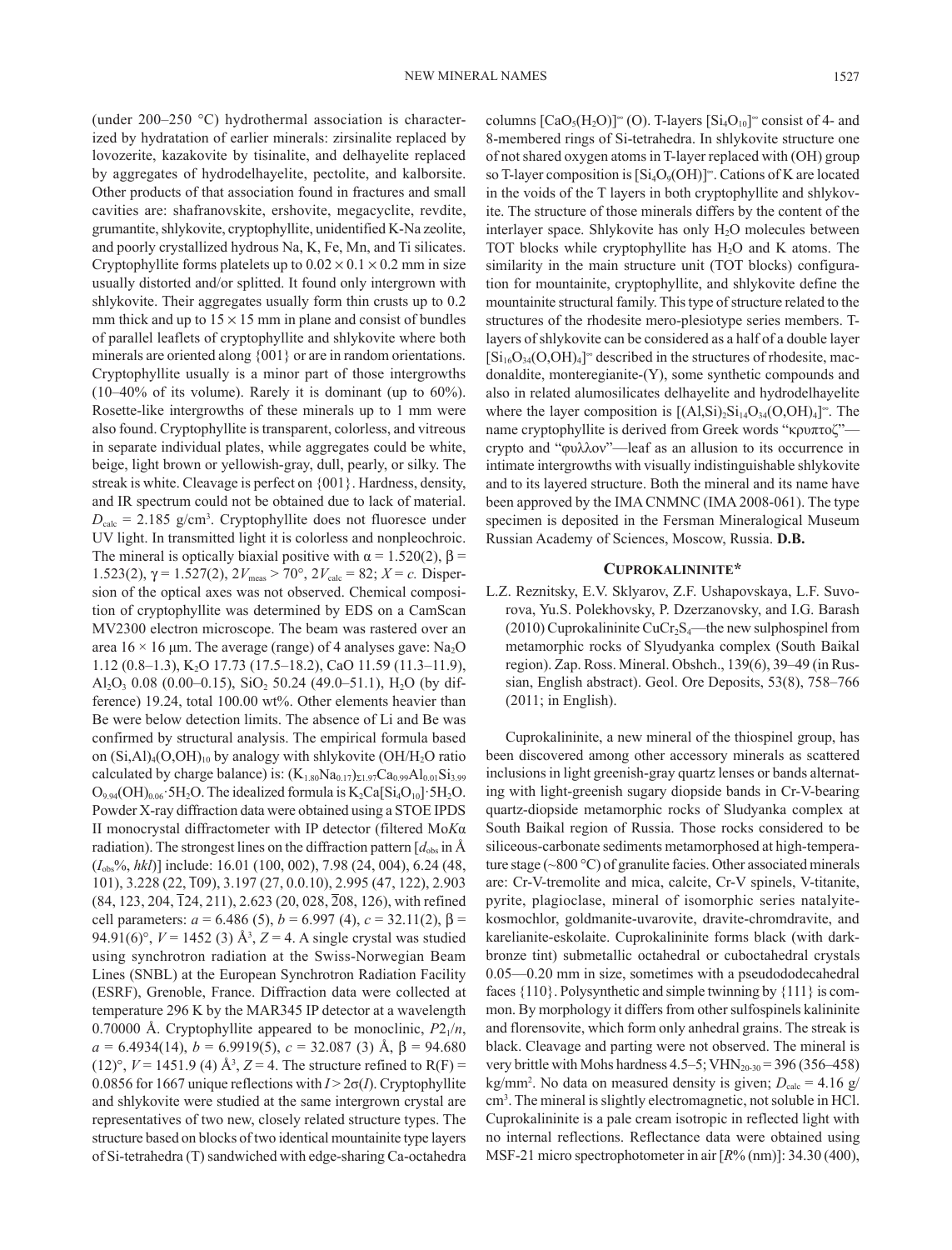34.10 (420), 33.90 (440), 33.70 (460), 33.5 (480), 33.2 (500), 330.0 (520), 32.80 (540), 32.30 (560), 32.20 (580), 31.90 (600), 31.60 (620), 31.20 (640), 30.90 (660), 30.60 (680), 30.40 (700). The chemical composition of cuprokalininite was determined on a Superprobe JXA 820 and (for one grain) on CAMECA SX-100. The average (range) of 202 analyses for 11 grains gave: Cu 21.03 (19.77–21.99), Fe 0.47 (0.03–1.82), Zn 0.17 (0–0.80), Cr 29.01 (25.97–32.49), V 5.85 (2.65–9.09), As 0.21 (0–1.16), Sb 0.08 (0–0.27), S 43.25 (42.61–44.00), total 100.07 wt%. Other elements detectable by microprobe were below detection limits. Empirical formula (based on 7 atoms) is  $(Cu_{0.98}Fe_{0.02}Zn_{0.01})_{\Sigma1.01}$  $(Cr_{1.65}V_{0.34}As_{0.01})_{\Sigma_{2.00}}S_{3.99}$ . The idealized formula is CuCr<sub>2</sub>S<sub>4</sub>. Powder X-ray diffraction data were obtained using a Debye-Scherer camera D = 57.3 mm (filtered Fe*K*α radiation). The strongest lines are:  $[d_{obs}$  in Å  $(I_{obs}\%$ , *hkl*)] 3.44 (6, 220), 2.94 (10, 311), 2.44 (6, 400), 1.884 (9, 511, 333), 1.731 (10, 440), 1.133 (6, 751, 555), 1.098 (6, 840), 1.030 (6, 931), 1.002 (10, 844). By analogy with a synthetic  $CuCr<sub>2</sub>S<sub>4</sub>$  the X-ray data were indexed in cubic system, space group *Fd*3*m*. The unit-cell parameter *a*  $= 9.814(2)$  Å,  $V = 945.2(4)$  Å<sup>3</sup>,  $Z = 8$ . The single-crystal X-ray structure data could not be obtained due to the lack of suitable crystal (all available were twinned). Chemical, X-ray, and optical data for cuprokalininite are given in comparison with a related mineral florensovite  $CuCr<sub>1.5</sub>Sb<sub>0.5</sub>S<sub>4</sub>$ . The relationships among florensovite, kalininite, and cuprokalininite and the valence state of Cu, Cr, and Sb in those minerals are discussed based on data on synthetic and natural compounds. Both the mineral and its name have been approved by the IMA CNMNC (IMA 2010-008). The mineral is named for its composition as the Cu-analogue of kalininite,  $ZnCr<sub>2</sub>S<sub>4</sub>$ . The holotype and cotype specimens have been deposited at the Fersman Mineralogical Museum of the Russian Academy of Sciences, Moscow. **D.B.**

# **Davidlloydite\***

F.C. Hawthorne, M.A. Cooper, Y.A. Abdu, N.A. Ball, M.E. Back, and K.T. Tait (2012) Davidlloydite, ideally  $\text{Zn}_3(\text{AsO}_4)_2(\text{H}_2\text{O})_4$ , a new arsenate mineral from the Tsumeb mine, Otjikoto (Oshikoto) region, Namibia: description and crystal structure. Mineral. Mag., 76, 45–57.

Davidlloydite IMA 2011-053 is a new hydrated zinc arsenate that occurs in the "3rd oxidation zone" (4400-foot level) at the Tsumeb mine, Namibia, in association with stranskiite, adamiteolivenite, geminate, and calcioandyrobertsite. Davidlloydite crystals occur as aggregates, up to 0.5 mm across, of elongate prisms up to  $0.1 \times 0.02 \times 0.01$  mm<sup>3</sup> on or partially enclosed by fine-grained calcioandyrobertsite. Crystals are elongate along [001] and flattened on  $\{010\}$ , colorless with a vitreous luster. The streak is white. Davidlloydite has been characterized by electron microprobe, optical microscopy, Raman spectroscopy, single-crystal and powder XRD. The empirical composition of davidlloydite determined by electron microprobe analysis (WDS) is (wt%):  $As_2O_5$  43.03, ZnO 37.95, CuO 5.65. Calculated H<sub>2</sub>O content is 13.27 wt%. The mineral is biaxially positive with 2*V* = 65° and principal refractive indices  $\alpha$  = 1.671°,  $\beta$  = 1.687°,  $\gamma = 1.695^{\circ}$ . It is non-pleochroic and weakly dispersive (r < v).

The structure of a small crystal  $(0.02 \times 0.02 \times 0.08 \text{ mm}^3)$ was determined from single-crystal XRD data, and solved and

refined in triclinic space group  $P\bar{1}$  to final agreement indices of  $R_1 = 0.015$ ,  $wR_2 = 0.041$ . Unit-cell parameters obtained from the single-crystal XRD study are:  $a = 5.9756(4)$ ,  $b =$ 7.6002(5),  $c = 5.4471(4)$  Å,  $\alpha = 84.2892(9)$ °,  $\beta = 90.4920(9)$ °,  $\gamma = 87.9958(9)$ °,  $V = 245.99(5)$  Å<sup>3</sup> ( $Z = 1$ ). Calculated density is 3.661 g/cm3 . The strongest lines in the X-ray powder diffraction pattern are  $[d_{obs}$  in Å,  $(I_{obs} % *hkl*)]$ : 4.620 (100, 011/110), 7.526  $(71, 010), 2.974 (49, 200/021), 3.253 (40, 021/120), 2.701 (39,$  $\overline{2}10/002/\overline{1}21$ , 5.409 (37, 001), 2.810 (37, 210). Based upon the chemical composition and structure determination the empirical crystal-chemical formula based on 12 anions pfu with  $4H<sub>2</sub>O$  is  $(Zn_{2.53}Cu_{0.39})_{\Sigma=2.92}As_{2.03}O_8(H_2O)_4$ , and the corresponding ideal structural formula is  $Zn_3As_2O_8(H_2O)_4$ .

There are two Zn, one As, six O, and four H sites in the asymmetric unit. Zn occurs in tetrahedral and octahedral coordination as  $ZnO_4$  and  $ZnO_2(H_2O)_4$ , respectively. As is tetrahedral coordinated, AsO<sub>4</sub> with a <As-O> of 1.687 Å, being characteristic of  $As<sup>5+</sup>$ . O atoms of H<sub>2</sub>O groups were identified through bondvalence analysis. In the sample studied, around 40% of the [6]Zn site is occupied by  $Cu^{2+}$ . The structure consists (010) sheets of corner-lined alternating  $ZnO_4$  and  $AsO_4$  tetrahedra. These sheets are stacked along *b* and are connected to each other via the two non-H<sub>2</sub>O oxygen atoms of isolated  $ZnO<sub>2</sub>(H<sub>2</sub>O)<sub>4</sub>$  octahedra. Direct connectivity between octahedra is only via hydrogen bonds involving H2O groups. Some hydrogen bonds connect to the adjacent sheets of tetrahedra. The Raman spectrum of davidlloydite in the OH-stretching region consists of a group of broad peaks in the range  $2800-3600$  cm<sup>-1</sup>, in which at least six peaks occur, with two prominent ones at  $\sim$ 3290 and  $\sim$ 3360 cm<sup>-1</sup>. These peaks are assigned to hydrogen-bonded  $H_2O$  modes.

There is a strong structural correspondence between davidlloydite and parahopeite  $Zn_3(PO_4)_2(H_2O)_4$ , which shares the same basic layered structure of alternating sheets of  $ZnO<sub>4</sub>$  and  $PO_4$  tetrahedra and isolated  $ZnO_2(H_2O)_4$  octahedra, but differing in the sense of rotation of tetrahedra relative to octahedra. Formally, davidlloydite is a triclinic polytype of arsenohopeite  $Zn_3(AsO_4)_2(H_2O)_4$  (orthorhombic). The authors indicate the likelihood of rich polytypism in these closely related structures. **M.W.**

# **Florencite-(Sm)\***

S.A. Repina, V.I. Popova, E.I. Churin, E.V. Belogub, and V.V. Chiller (2010) Florencite-(Sm),  $(Sm, Nd)Al<sub>3</sub>(PO<sub>4</sub>)<sub>2</sub>(OH)<sub>6</sub>$  a new mineral of alunite-jarosite group from the Subpolar Urals. Zap. Ross. Mineral. Obshch., 139(4), 16–25 (in Russian, English abstract). Geol. Ore Deposits, 53(7), 564–574 (2011; in English).

The new mineral florencite-(Sm) along with florencite-(Ce), florencite-(La), and florencite-(Nd) belongs to the florencite group of the alunite-jarosite supergroup. It was found in quartz veins up to 3 m thick situated in quartz conglomerates near its contacts with Al enriched metasomatites at the site Svodovyi, Maldynyrd Ridge, Subpolar Urals, Russia. The veins consist of the aggregate of gigantic anhedral milky or smoky quartz crystals with blue asbestos-like dravite near the selvages. The intergrowths of pink partly euhedral or anhedral florencite-(Ce) crystals up to 3 cm with xenotime-(Y) were found in the central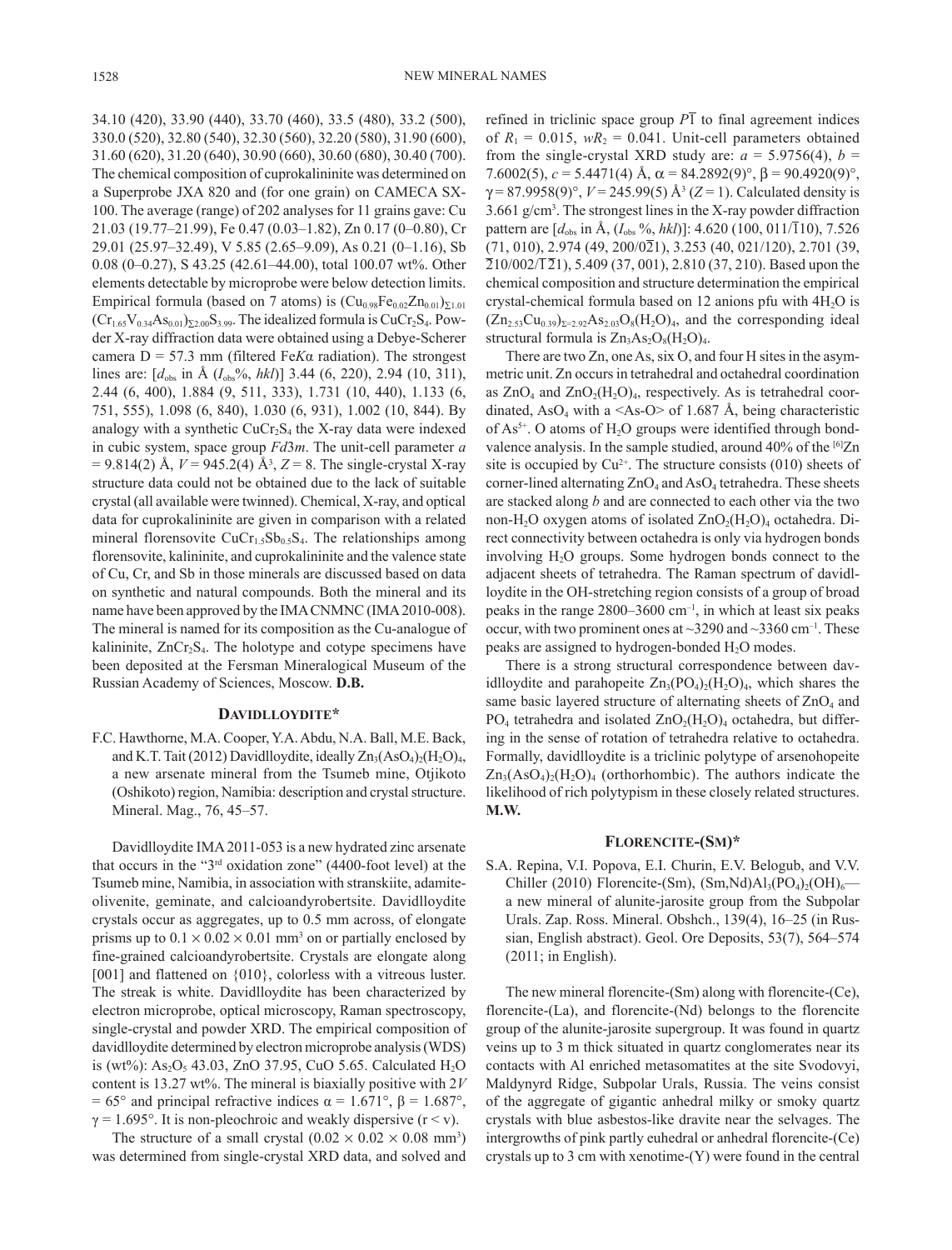part of the veins. Florencite-(Sm) forms multiple zones 0.01–0.1 mm thick in the rhombohedra {101} sectors of grow within poor developed rhombohedral crystals  $({102} + {011}$  with minor {502} faces) of florencite-(Ce). The total thickness of closely located series of Sm-enriched zones is 1–3 mm. Those series are distinctive on pink cleaved planes by its light yellowish tint. Florencite-(Sm) is transparent, colorless to pale-pink or pale-yellow, vitreous to greasy with a white streak. It has perfect cleavage on {001} and parting on {110}. Mohs hardness is 5.5–6.  $D_{\text{meas}} = 3.60(1), D_{\text{calc}} = 3.666$  (for EDS set of analysis), and 3.753 g/cm3 (for WDS set). The mineral is optically uniaxial positive (+), colorless, nonpleochroic,  $\omega = 1.704(2)$ ,  $\varepsilon = 1.713(2)$ . The cathodoluminescence spectrum of florencite-(Sm) shows two sharp lines at 592 (green,  $Sm^{3+}$ ) and 558 nm (yellow,  $Nd^{3+}$ ). IR absorption bands  $(cm^{-1},$  strongest lines italic, sh – shoulder) are: *466*, 600 sh, *510*, *621*, 660 sh, 836, *921*, *1104*, *1036*, *1105*, *1223*, 1787, 1845, 1994, 2319, 2387, *2957*, *3374*. The chemical composition of florencite-(Sm) was determined by EDS on a JXA-733 Jeol Superprobe and by WDS on a SX-100 Cameca microprobe. The water content was measured by TGA. The average (range) of 5 EDS analyses gave: La<sub>2</sub>O<sub>3</sub> n.d., Ce<sub>2</sub>O<sub>3</sub> 1.92 (0.78–3.04),  $Pr_2O_3$  0.16 (0.00–0.80),  $Nd_2O_3$  9.35 (7.57–11.11),  $Sm_2O_3$  12.96  $(11.93-13.47)$ , Eu<sub>2</sub>O<sub>3</sub> n.d., Gd<sub>2</sub>O<sub>3</sub> 2.55 (2.16–3.01), Dy<sub>2</sub>O<sub>3</sub> n.d., SrO 1.91 (0.58–2.74), CaO 0.77 (0.31–1.49), Al<sub>2</sub>O<sub>3</sub> 30.20  $(28.33-32.19), P_2O_5 27.18 (25.42-28.33), SO_3 2.13 (1.12-3.37),$ SiO<sub>2</sub> n.d.; H<sub>2</sub>O 10.74, sum 99.87 wt%. The average (range) of 3 WDS analyses gave: La<sub>2</sub>O<sub>3</sub> 0.62 (0.60–0.73), Ce<sub>2</sub>O<sub>3</sub> 3.29  $(3.31-3.61)$ , Pr<sub>2</sub>O<sub>3</sub> 1.05 (0.98–1.11), Nd<sub>2</sub>O<sub>3</sub> 10.31 (10.20–10.42),  $Sm_2O_3$  12.62 (12.03–13.32), Eu<sub>2</sub>O<sub>3</sub> 0.41 (0.39–0.43), Gd<sub>2</sub>O<sub>3</sub> 2.30 (2.13–2.47), Dy<sub>2</sub>O<sub>3</sub> 0.13 (0.0–0.40), SrO 0.71 (0.68–0.72), CaO 0.35 (0.31–0.41), Al<sub>2</sub>O<sub>3</sub> 29.89 (29.30–30.44), P<sub>2</sub>O<sub>5</sub> 26.14  $(25.80-26.53)$ , SO<sub>3</sub> 0.85  $(0.81-0.92)$ , SiO<sub>2</sub> 0.09  $(0.06-0.12)$ ; H2O 10.74, sum 99.50 wt%. The empirical formulas based on 14 O atoms are (respectively):  $(Sm_{0.37}Nd_{0.28}Gd_{0.07}Ce_{0.06}Pr_{0.01}Sr_{0.09}$  $Ca_{0.07}$ <sub> $\Sigma$ 0.95</sub>Al<sub>2.97</sub>(P<sub>1.92</sub>S<sub>0.13</sub>)<sub> $\Sigma$ 2.05</sub>O<sub>14</sub>H<sub>5.98</sub> and (Sm<sub>0.37</sub>Nd<sub>0.32</sub>Ce<sub>0.10</sub>Gd<sub>0.07</sub>  $Pr_{0.03}La_{0.02}Eu_{0.01}Sr_{0.04}Ca_{0.03}$ <sub>20.99</sub>Al<sub>3.02</sub> $(P_{1.90}S_{0.05}Si_{0.01})_{\Sigma1.96}O_{14}H_{6.15}$ . The idealized formula is:  $(Sm, Nd)Al<sub>3</sub>(PO<sub>4</sub>)<sub>2</sub>(OH)<sub>6</sub>$ . Powder X-ray diffraction data were obtained using a Shimadzu XRD-6000 diffractometer (filtered  $CuKa<sub>1</sub>$  radiation). The strongest lines on the X-ray powder diffraction pattern  $[d_{obs}(\text{Å}) (I_{obs}\%$ , *hkl*)] are: 5.65 (43, 101), 3.479 (37, 110), 2.925 (100, 113), 2.161 (46, 107), 1.881(58, 303). The mineral is trigonal, space group is  $R\overline{3}m$  by analogy with other florencite group members and synthetic  $SmAl<sub>3</sub>(PO<sub>4</sub>)<sub>2</sub>(OH)<sub>6</sub>$  and  $NdAl<sub>3</sub>(PO<sub>4</sub>)<sub>2</sub>(OH)<sub>6</sub>$ . The unit-cell parameters refined from powder X-ray data are:  $a = 6.972(4)$ ,  $c = 16.182(7)$  Å,  $V = 681.2$  Å<sup>3</sup>.  $Z = 3$ . No single-crystal studies have been performed. The mineral is named as a Sm-dominant member of the group. The mineral and its name have been approved by the IMA CNMNC (IMA 2009-074). Type specimen is deposited in the Natural Science Museum of Ilmen State Reserve, Miass, Russia. **D.B.**

# **Natrotitanite**

A.V. Stepanov, G.K. Bekenova, V.L. Levin, and F.C. Hawthorne (2012) Natrotitanite, ideally  $(Na_{0.5}Y_{0.5})Ti(SiO_4)O$ , a new mineral from the Verkhnee Espe deposit, Akjailyautas mountains, Eastern Kazakhstan: description and crystal structure. Mineral. Mag., 76, 37–44.

Natrotitanite IMA 2010-033, ideally  $(Na_{0.5}Y_{0.5})Ti(SiO_4)O$ , was found at the Verkhnee Espe REE deposit, hosted by alkaline granites at the northern margin of the Akjailyautuas granite massif in Kazakhstan. The mineral does not occur as homogeneous single crystals, but as chemically and optically distinct thin rims on prismatic crystals of (Na,Y,REE)-bearing titanite (up to 1  $\times$  1  $\times$  5 mm<sup>3</sup>). These transparent, milky-white/yellowish-gray composite crystals occur as stellate aggregates replacing narsasukite. They do not fluoresce under UV light. Only refractive indices  $\alpha$  (1.904) and  $\gamma$  (2.030) could be measured. The simplified empirical composition of natrotitanite (energy-dispersive spectrometry) is <sup>Ca</sup>(Na<sub>0.39</sub>Ca<sub>0.32</sub>Y<sub>0.15</sub>*REE*<sub>0.14</sub>)<sub> $\Sigma=1$ </sub><sup>Y</sup>(Ti<sub>0.95</sub>Nb<sub>0.02</sub>Sn<sub>0.01</sub>  $Fe^{3+}_{0.01}$ , Mn<sub>0.01</sub>V<sub>0.01</sub>)Si<sub>1.01</sub>O<sub>4</sub>(O<sub>0.83</sub>F<sub>0.17</sub>).

The structure of a small chemically zoned crystal  $(0.04 \times 0.08)$  $\times$  0.08 mm<sup>3</sup>) was determined by single-crystal XRD. The structure was solved and refined in space group *C*2/*c* to final agreement indices of  $R_1 = 0.018$ ,  $wR_2 = 0.049$ . Use of space group  $C2/c$ , which is the alternative (and standard) setting of space group *A*2/*a*, which has been used in previous studies of titanite, was chosen by the authors to emphasize the importance of the  $M\phi_5$ chain of octahedra that is the principal structural component of titanite and is also shared by many other minerals. Choosing *C*2/*c* correlates the chain with the *c* dimension. Unit-cell parameters obtained from the single-crystal XRD study are:  $a = 6.5691(2)$ ,  $b = 8.6869(3), c = 7.0924(2)$  Å,  $\beta = 114.1269(4)^\circ$ ,  $V = 369.4(2)$  $\mathring{A}^3$  (*Z* = 4). Calculated density is 3.833 g/cm<sup>3</sup>. The strongest lines in the X-ray powder diffraction pattern are  $[d_{obs}$  in Å  $(I_{obs} \, \%),$ *hkl*)]: 2.597 (100, 130), 3.248 (80, 112), 2.994 (60, 200), 3.253 (40, 021/120), 1.641 (40, 330), 4.941 (30, 110), 1.498 (30, 400), 2.273 (30, 11 $\overline{3}$ ). The primary chemical substitutions are: <sup>Ca</sup>Na  $+ {}^{Ca}(Y, REE) \rightarrow {}^{Ca}Ca + {}^{Ca}Ca$ , and  ${}^{Ca}Na + F \rightarrow {}^{Ca}Ca + O$ . **M.W.** 

# **Shlykovite\***

- I.V. Pekov, N.V. Zubkova, Ya.E. Filinchuk, N.V. Chukanov, A.E. Zadov, D.Yu. Pushcharovsky, and E.R. Gobechia (2010) Shlykovite  $KCa[Si<sub>4</sub>O<sub>9</sub>(OH)]$  ·  $3H<sub>2</sub>O$  and Cryptophyllite  $K_2Ca[Si_4O_{10}]$  5H<sub>2</sub>O—new minerals from Khibiny alkaline massif (Kola Peninsula, Russia). Zap. Ross. Mineral. Obshch., 139(1), 37–50 (in Russian, English abstract)
- N.V. Zubkova, Ya.E. Filinchuk, I.V. Pekov, D.Yu. Pushcharovsky, and E.R. Gobechia (2010) Crystal structures of shlykovite and cryptophyllite: comparative crystal chemistry of phyllosilicate minerals of the mountainite family. Eur. J. Mineral., 22, 547–555.

The new mineral shlykovite along with another new hydrous K-Ca phyllosilicate cryptophyllite have been discovered in the active open pit apatite mine Tsentralniy (Central) at the Mt. Rasvumchorr, Khibiny massif, Kola Peninsula, Russia, in the high-potassium peralkaline pegmatite about 10 m long and up to 1 m thick. The pegmatite was (currently mined out) situated in urtite rocks near its contact with nepheline-apatite ore. The mineral associations of that pegmatite belong to three main stages. The earlier one produced nepheline, potassic feldspar, sodalite, aegirine-salite, alkaline amphibole, eudialyte, lamprophyllite, ilmenite, and fluorapatite. The minerals of the next